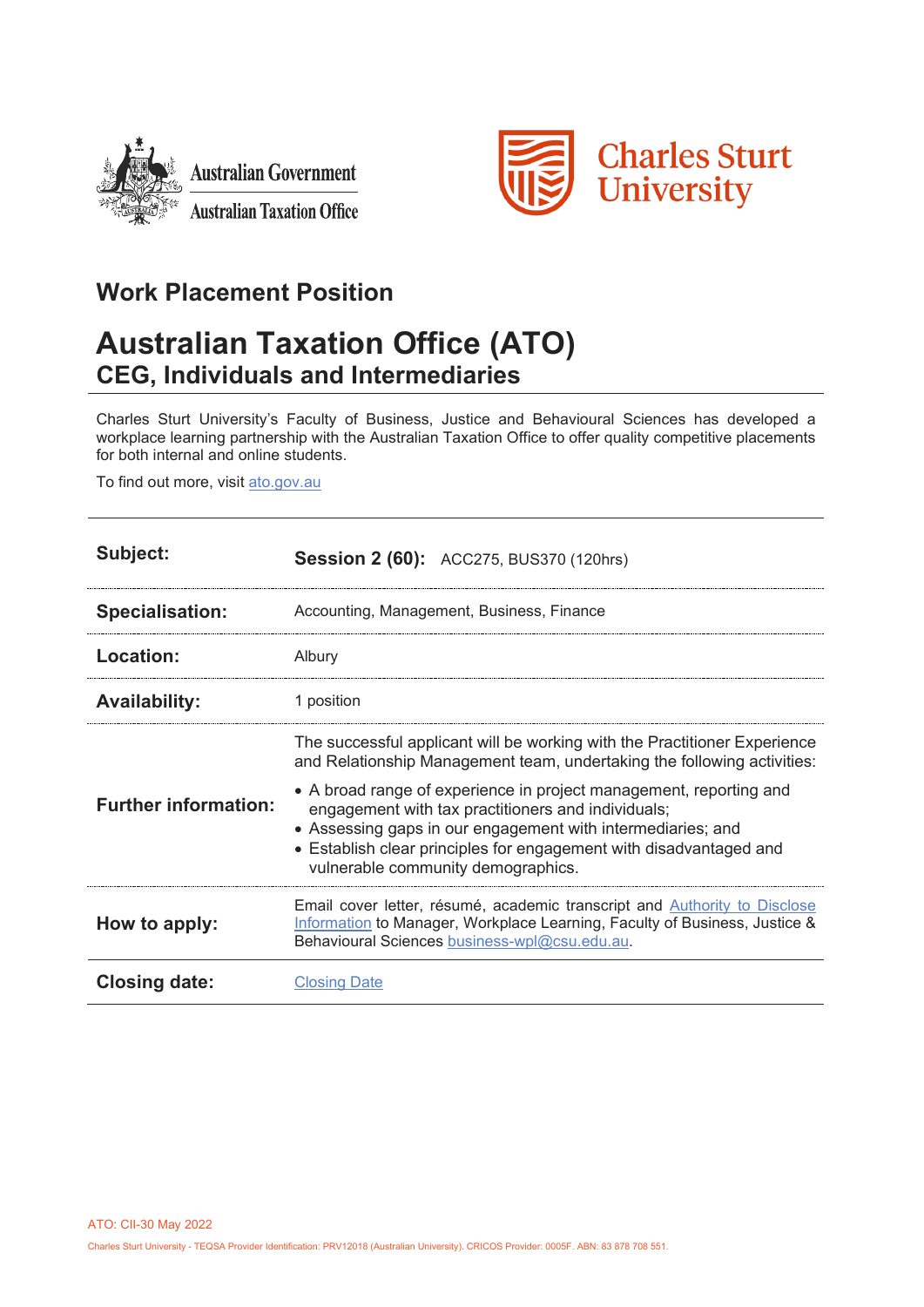| <b>Sub Plan, Business Line</b>    | Team                                              |
|-----------------------------------|---------------------------------------------------|
| CEG, Individuals & Intermediaries | Practitioner Experience & Relationship Management |

## **MAIN TASKS AND ACTIVITIES**

A broad range of experience in project management, reporting and engagement with tax practitioners and individuals.

Assessing gaps in our engagement with intermediaries.

Establish clear principles for engagement with disadvantaged / vulnerable community demographics.

## **IN THE FOLLOWING SECTION, BRIEFLY EXPLAIN WHICH ASPECTS OF THE TASKS/ACTIVITIES YOU HAVE IDENTIFIED WILL ALLOW THE STUDENT TO MEET THE EVALUATION CRITERION**

## **PROFESSIONAL SKILLS**

**(i.e. encompasses background and preparation, ability to learn on the job, work attitude, communication skills, dependability, judgement, attendance and punctuality)**

The student will be provided with an outline of the tasks however they will need to use their own initiative to plan and engage with the relevant stakeholders.

The tasks will require communication through email and telephone and regular engagement with the supervising manager.

All staff are required to input their attendance into a daily time sheet.

## **TEAM WORK**

## **(i.e. opportunities for participating in a team environment)**

The student will work with a small team in the engagement and Support space, with direct Albury staff support within a nationally diverse team environment. They will have the opportunity to develop skills in working in a team environment and workplace relationships

## **PROBLEM SOLVING**

**(i.e. opportunities for exercising problem solving skills)**

The tasks will provide the student opportunities to:

- analyse current processes
- analyse relationship frameworks
- provide recommendations
- Develop gap analysis (Intermediaries)
- Develop engagement and principles framework for disadvantaged / vulnerable community demographics.

## **INITIATIVE**

## **(i.e. opportunities for using initiative and ambition, ability to work independently)**

The type of work that the student will be undertaking will allow them to use their initiative in providing innovative solutions and improve existing processes.